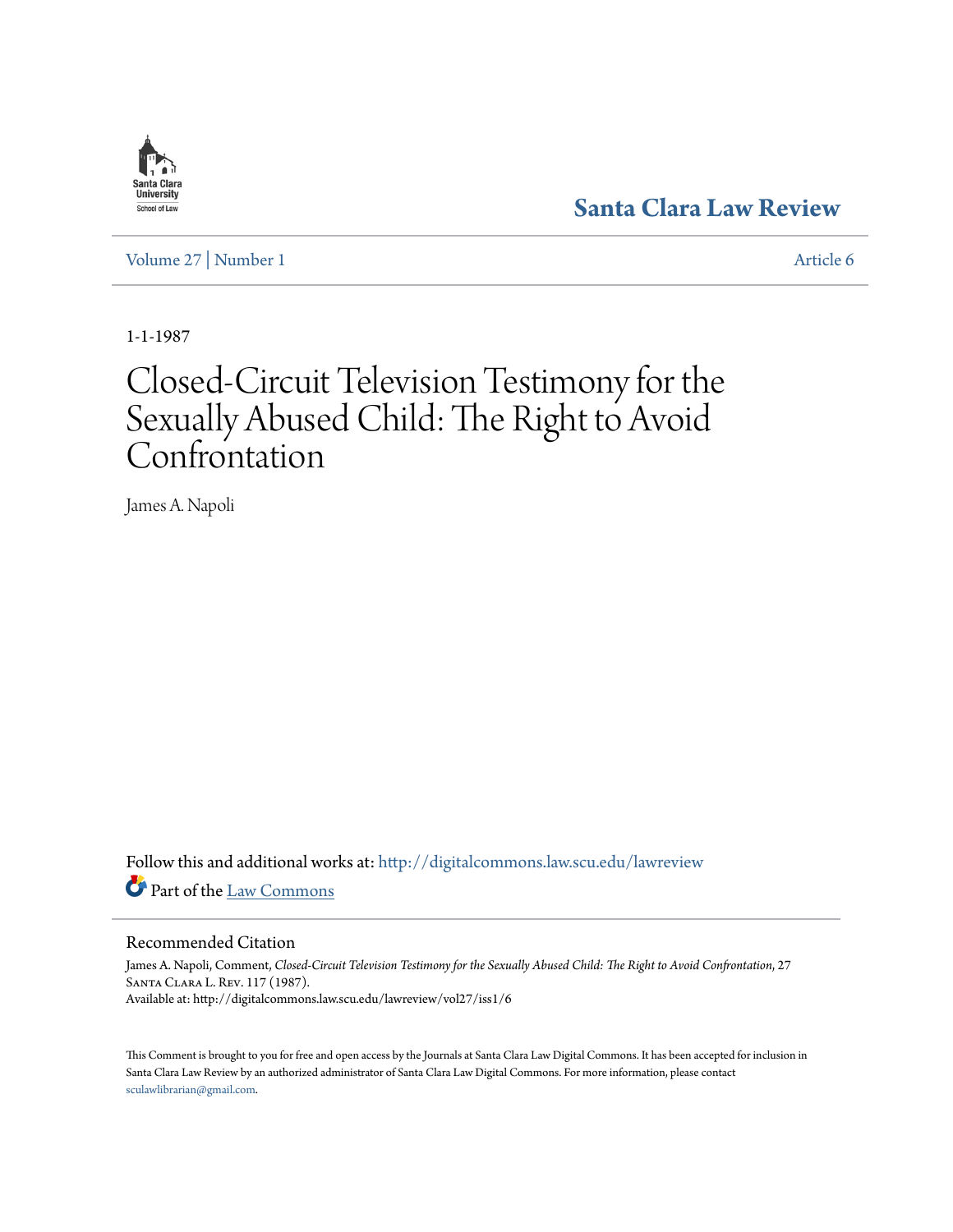# **CLOSED-CIRCUIT TELEVISION TESTIMONY FOR THE SEXUALLY ABUSED CHILD: THE RIGHT TO AVOID CONFRONTATION?**

#### **I. INTRODUCTION**

The California Legislature enacted Penal Code section 1347 to protect child victims of sexual abuse.' The statute concerns the victim's testimony against the alleged assailant in all criminal proceedings.2 It permits contemporaneous direct and cross-examination to be conducted **by** two-way closed-circuit television.' Under the section 1347 procedure, the child is located outside the courtroom and out of the presence of the defendant.<sup>4</sup> Attorneys communicate questions to the child from the courtroom via closed-circuit television, and the child responds to the courtroom in the same manner.<sup>5</sup> The procedure substitutes live two-way television for in-court testimony.

This comment analyzes the issue of whether section 1347 denies defendants the sixth amendment right to confrontation.<sup>6</sup> First, it describes problems of prosecuting a sexual abuse case with a child victim. Second, it defines the right to confrontation and explains section 1347. Next, it considers judicial standards of review for determining whether section 1347 unconstitutionally infringes a defendant's right to confrontation. Finally, the comment recommends several proposals aimed at improving the statute and insuring the

<sup>©</sup> **1987 by** James **A.** Napoli

**<sup>1.</sup> CAL. PENAL CODE** § 1347 (West **1985).** The statute became effective May **18, 1985.** The intent of the Legislature in enacting this section is to protect the rights of a child witness, ihe rights of the defendant, and the integrity of the judicial process. In employing the statute, the court will be required to balance the rights of the defendant against the need to protect a child witness.

<sup>2. &</sup>quot;[Tlhe court in any criminal proceeding **...** may order the testimony of a minor ten years of age or younger **. . .** to be taken **by . . .** two-way closed-circuit television." *Id.* at § 1347(b).

**<sup>3.</sup>** Closed-circuit television is an installation in which the signal is transmitted **by** wire to a limited number of receivers. *See* **WEBSTER'S NEW COLLEGIATE DICTIONARY** 211 **(3d** ed. **1973).**

<sup>4.</sup> **CAL. PENAL CODE** § 1347(b) (West 1985).

**<sup>5.</sup> Id.**

<sup>6.</sup> The California Public Defenders Association and California Attorneys for Criminal Justice are two groups who will mount legal efforts to overturn the new law. A lobbyist for the groups said the new law interferes with the defendant's right to confront his or her accuser. L.A. Daily J., May 21, **1985,** at 2, col. **3.**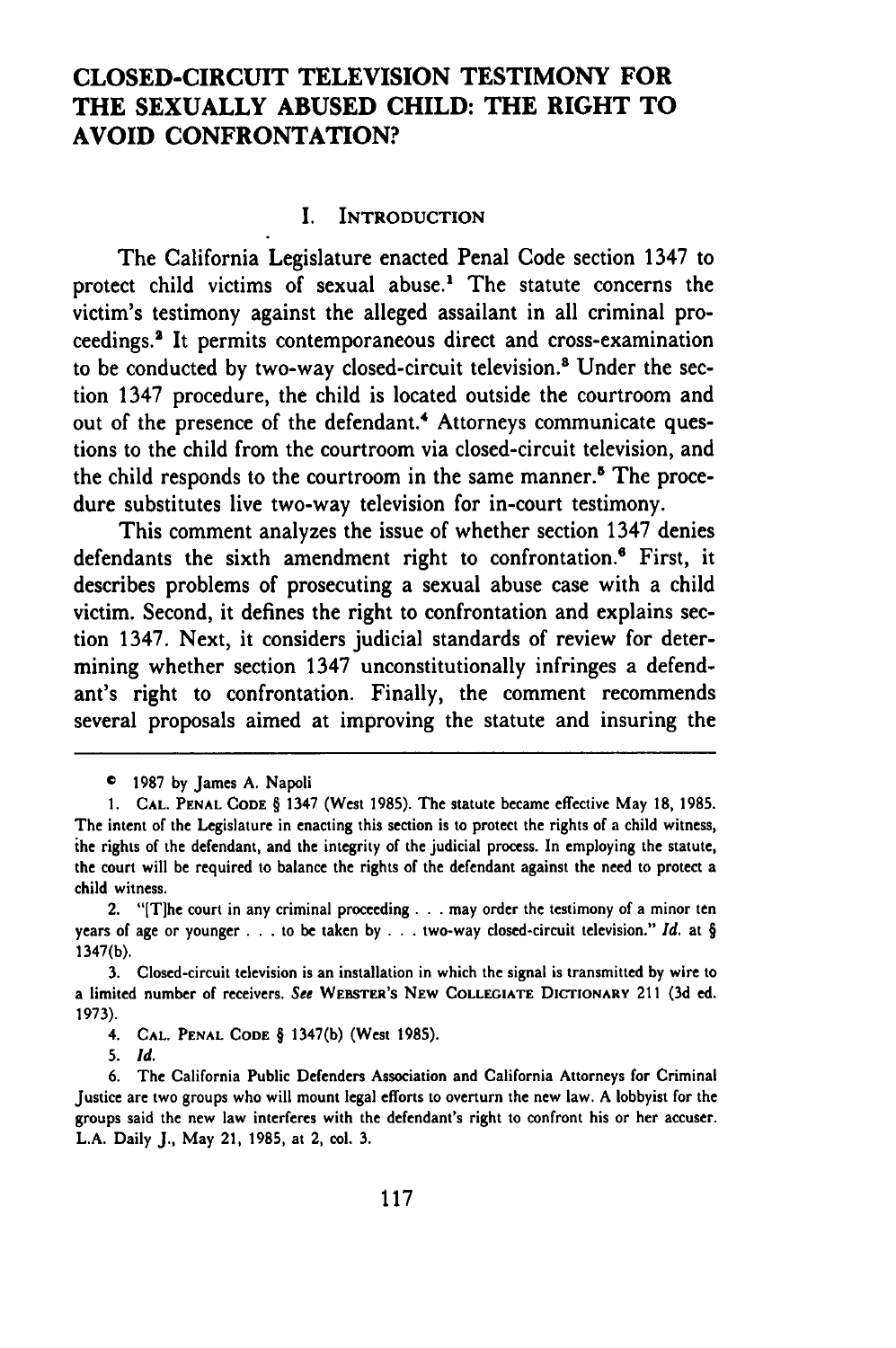defendant's right to confrontation. The first proposal is a higher proof burden to permit use of the procedure. The second and third proposals are additions to the statute; one suggests a specific method of executing the procedure, and the other addresses a problem which arises when the defendant opts for self-representation. The last proposal suggests banning the statute if it significantly infringes the defendant's right to confrontation.

#### II. **BACKGROUND**

Child sexual abuse has grown to extraordinary proportions in recent years.<sup>7</sup> Since the first major sexual abuse case, $8$  prosecutors have forced cases to trial, rather than dismiss them to spare embarrassment of young victims.9 The cases are exceptionally difficult to prosecute because the child victim is usually the only witness to the crime.10 He or she may be found incompetent to testify, or upon testifying may be unable to recall crucial details or relate them to the jury.<sup>11</sup> Children are easily confused by cross-examination. They are reluctant witnesses and sometimes retract prior testimony to absolve an assailant who is a family member.<sup>12</sup> Child therapists argue steadfastly that children often fall apart or retract their accusations on the witness stand because they are frightened of the defendants.<sup>13</sup> Parents sometimes decline to press charges rather than subject their abused children to litigation requiring repetition of a traumatic episode.<sup>14</sup> Undoubtedly, the criminal justice procedure creates potential for secondary victimization<sup>15</sup> of the sexually abused child.

7. Studies indicate that during childhood approximately 20% of all females and 10% of all males are sexually molested by an adult. D. **FINKELHOR, SEXUALLY** VICTIMIZED **CHIL-DREN 53** (1979) (citing survey results).

12. D. FINKELHOR, **CHILD SEXUAL ABUSE 2-3** (1984).

**13.** L.A. Daily J., Jan. **18, 1985,** at **1,** col. 6.

14. Note, The Testimony of Child Victims in Sex Abuse *Prosecution:* Two Legislative Innovations, **98** HARV. L. REV. 806, **807** (1985).

15. Secondary victimization, as used here, is intended to identify components of the legal proceedings that are capable of putting a child victim under prolonged mental stress and endangering his emotional equilibrium: repeated interrogations and cross-examination, facing the accused again, the official atmosphere in the court, the acquittal of the accused for want of

**<sup>8.</sup>** In September, **1983,** charges of sexual abuse were brought against an employee of the Virginia McMartin Preschool in Manhattan Beach, California. Six other employees were later arrested and charged with **208** counts of child molestation and conspiracy involving 42 children. **NAT'L** L.J., Sept. **10,** 1984, at **1,** col. 1.

<sup>9.</sup> L.A. Daily **J.,** Jan. **18, 1985,** at **1,** col. **5.**

**<sup>10.</sup>** Avery, *The Child Abuse Witness: Potential for Secondary Victimization,* 7 **CRIM. JUST.** J. 1 (1983).

**<sup>11.</sup>** See A. **YARNEY,** THE **PSYCHOLOGY OF** EYEWITNESS **TESTIMONY** 204-05 (1979) (arguing that children possess inferior long-term and short-term memories).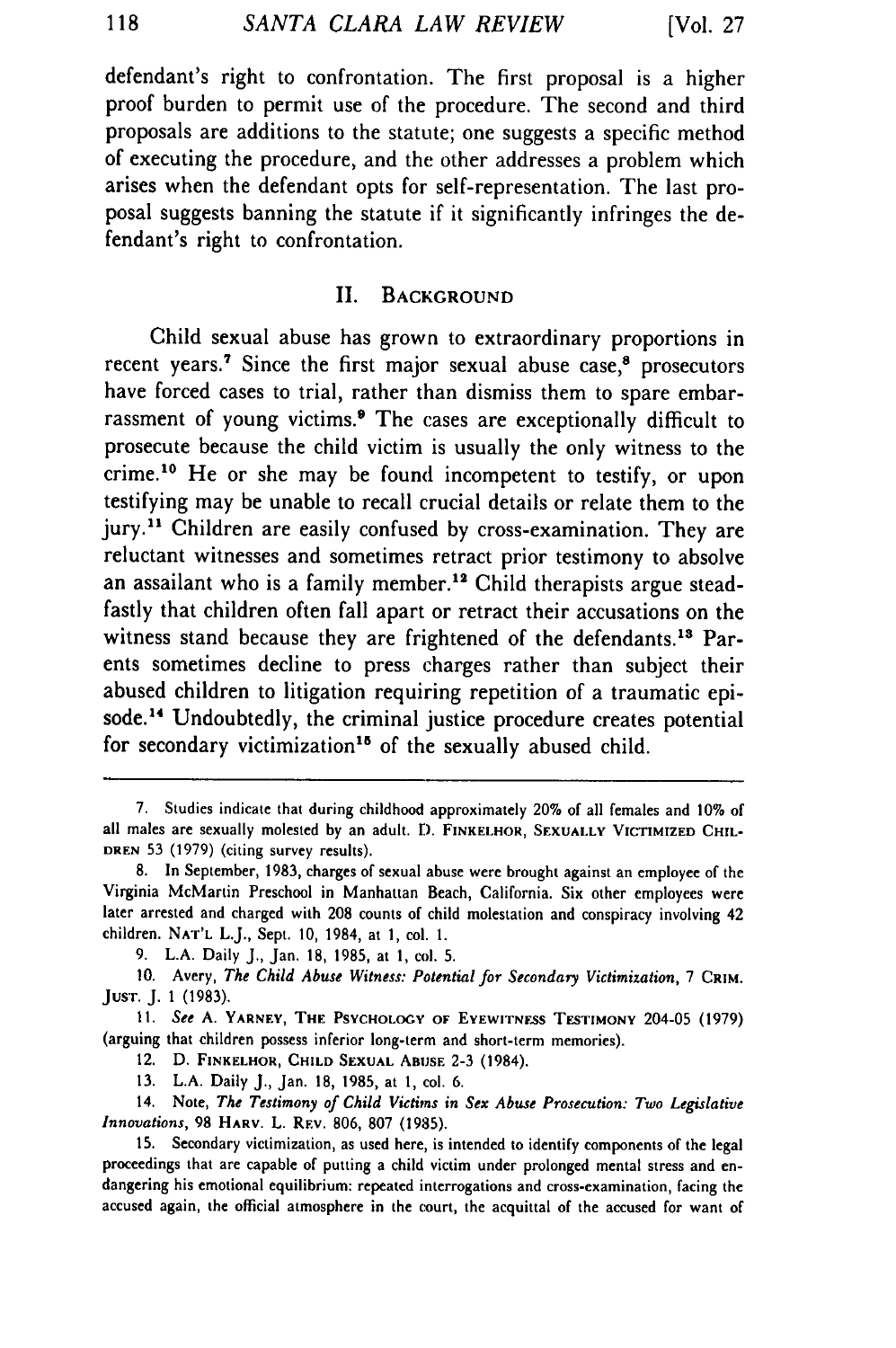The California Legislature enacted Penal Code section 1347 to reduce the potential for secondary victimization of abused children.<sup>16</sup> The statute focuses on protecting the victim's rights during examination and cross-examination.<sup>17</sup> It attempts to balance the rights of the children against the defendant's right to confrontation,<sup>18</sup> and to maintain the judicial integrity of the criminal defense procedure.

# *A. Right to Confrontation*

The sixth amendment of the United States Constitution guarantees that "in all criminal prosecutions the accused shall enjoy the right . . . to be confronted with the witness against him."<sup>19</sup> The right to confrontation applies to the states through the fourteenth amendment.<sup>20</sup> The fact that the clause appears in the Bill of Rights reflects the Framer's belief that confrontation is a fundamental right, essential to a fair trial in criminal prosecution.<sup>21</sup> Moreover, United States Supreme Court decisions consistently emphasize the necessity for cross-examination as protection for criminal defendants.<sup>22</sup>

The confrontation clause requires the accuser's appearance at trial for several reasons. First, it enables the defendant to confront the witness face to face in the presence of the jury.<sup>28</sup> Second, it permits the jury to examine the demeanor of the accuser and the manner in which he testifies.<sup>24</sup> Third, it prevents the use of *ex parte* affidavits and depositions in lieu of personal examination.<sup>25</sup> Finally,

16. **CAL. PENAL CODE** § 1347(a) (West 1985).

17. *Id.* at § 1347(a)-(b).

18. *Id.* at § 1347(a).

19. U.S. CONST. amend. VI.

21. *Id.* at 404.

22. *Id. See, e.g.,* Kirby v. United States, 174 U.S. 47, **55-56** (1899); Alford v. United States, **282** U.S. **687,** 692 (1931); Greene v. McElroy, **360** U.S. 474, 496-97 (1959); *In re* Oliver, **333** U.S. 257, **273** (1948); Turner v. Louisiana, **379** U.S. 466, **472-73** (1965).

**23.** Mattox v. United States, **156** U.S. **237,** 242 (1895). The defendant was convicted of murder but the decision was reversed and remanded for a new trial. The confrontation issue arose when, at the new trial, the government read into evidence the testimony of two witnesses from the former trial, who had since died. The testimony provided strong evidence and the defendant was convicted again.

24. *Id.*

**25.** *Id.* The following quote from *Mattox* is frequently used to demonstrate the rights under the confrontation clause:

The primary object of the constitutional provision **. . .** was to prevent dep-

corroborating evidence to the child's trustworthy testimony, and the **conviction of** a molester who is the child's parent or relative. *See* Libai, *The Protection of the Child Victim of a Sexual Offense in the* Criminal *Justice System,* **15 WAYNE** L. REV. 977, 984 (1969).

<sup>20.</sup> Pointer v. Texas, **380** U.S. 400, 403 (1965) ("We hold today that the Sixth Amendment's right of an accused to confront the witnesses against him is. . . a fundamental right and is made obligatory on the states **by** the Fourteenth Amendment." *Id.).*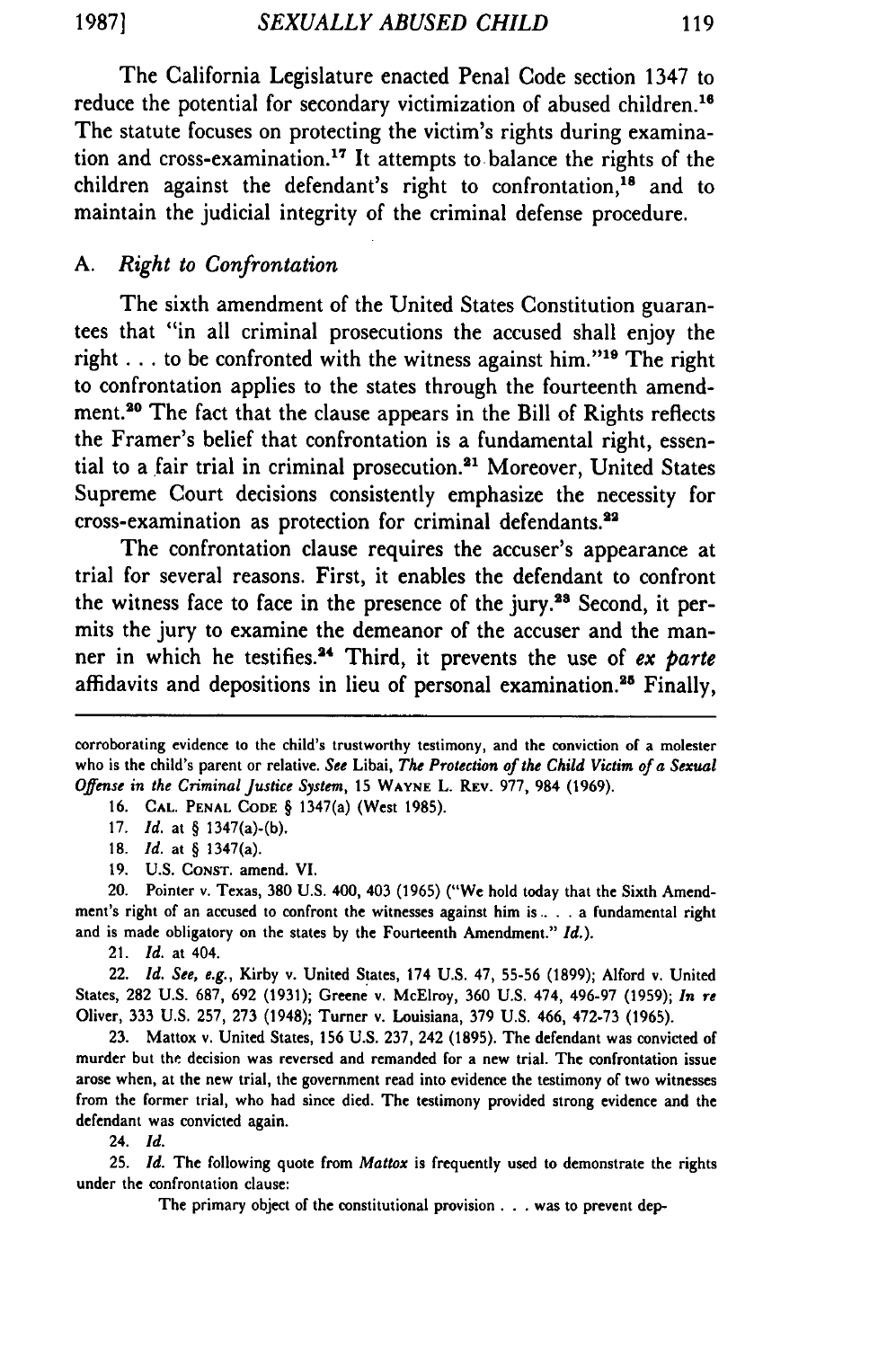it forces the witness to testify under oath.<sup>26</sup> Ultimately, the confrontation clause intends to enhance the truth-seeking process by having the accuser present at trial. $27$ 

The confrontation clause constitutionally guards against flagrant abuses, trials by anonymous accusers and absentee witnesses.<sup>28</sup> Having established a broad principle, the Framers anticipated it would be supplemented, as a matter of common law, by the rules of evidence.<sup>29</sup> Thus, whether or not a witness is "available" under the rules of evidence, affects the defendant's right to confront the accuser.<sup>80</sup> An available witness must testify in court, but an unavail-

ositions or *ex parte* affidavits . . . from being used against the prisoner in lieu of personal examination and cross-examination of the witness in which the accused has an opportunity not only of testing the recollection and sifting the conscience of the witness, but of compelling him to stand face to face with the jury in order that they look at him, and judge his demeanor upon the stand and the manner in which he gives his testimony, whether he is worthy of belief.

#### *Id.* at 242-43.

**26.** California v. Green, **399** U.S. 149, **158** (1970). Respondent was convicted of furnishing marijuana to a minor, in violation of California law, chiefly on the basis of evidence consisting of prior inconsistent statements made **by** the minor at respondent's preliminary hearing and to a police officer. The Court ruled the purposes of the confrontation clause were satisfied since the witness testified at the trial under oath and was subject to cross-examination.

**27.** Cross-examination is the "greatest legal engine ever invented for discovery of truth." **J. WIGMORE,** EVIDENCE § 1367 (1940).

28. Green, **399** U.S. at 179. A famous example is provided by the trial for treason of Sir Walter Raleigh in 1603. A crucial element of evidence against him consisted of statements of one Cobham, implicating Raleigh in a plot to seize the throne. Raleigh had since received a written retraction from Cobham and believed that Cobham would now testify in his favor. After a lengthy dispute over Raleigh's right to have Cobham called as a witness, Cobham was not called, and Raleigh was convicted. **Id.** at **157** n.10, reprinted from J. **STEPHEN,** A His-**TORY OF THE CRIMINAL LAW OF ENGLAND 326, 333-36 (1883).**

**29.** Green, **399** U.S. at 179.

**30. CAL. EVID. CODE** § 240 (West 1985). Section 240 provides:

"Unavailable as a **witness".** (a) Except as otherwise provided in subdivision (b), "unavailable as a witness" means that the declarant is:

**(1)** Exempted or precluded on the ground of privilege from testifying concerning the matter to which his statement is relevant;

(2) Disqualified from testifying to the matter;

**(3)** Dead or unable to attend or to testify at the hearing because of then existing physical or mental illness or infirmity;

(4) Absent from the hearing and the court is unable to compel his attendance **by** its process; or

**(5)** Absent from the hearing and the proponent of his statement has exercised reasonable diligence but has been unable to procure his attendance **by** the court's process.

**(b)** A declarant is not unavailable as a witness if the exemption, preclusion, disqualification, death, inability, or absence of the declarant was brought about **by** the procurement or wrongdoing of the proponent of his statement for the purpose of preventing the declarant from attending or testifying.

120

Id.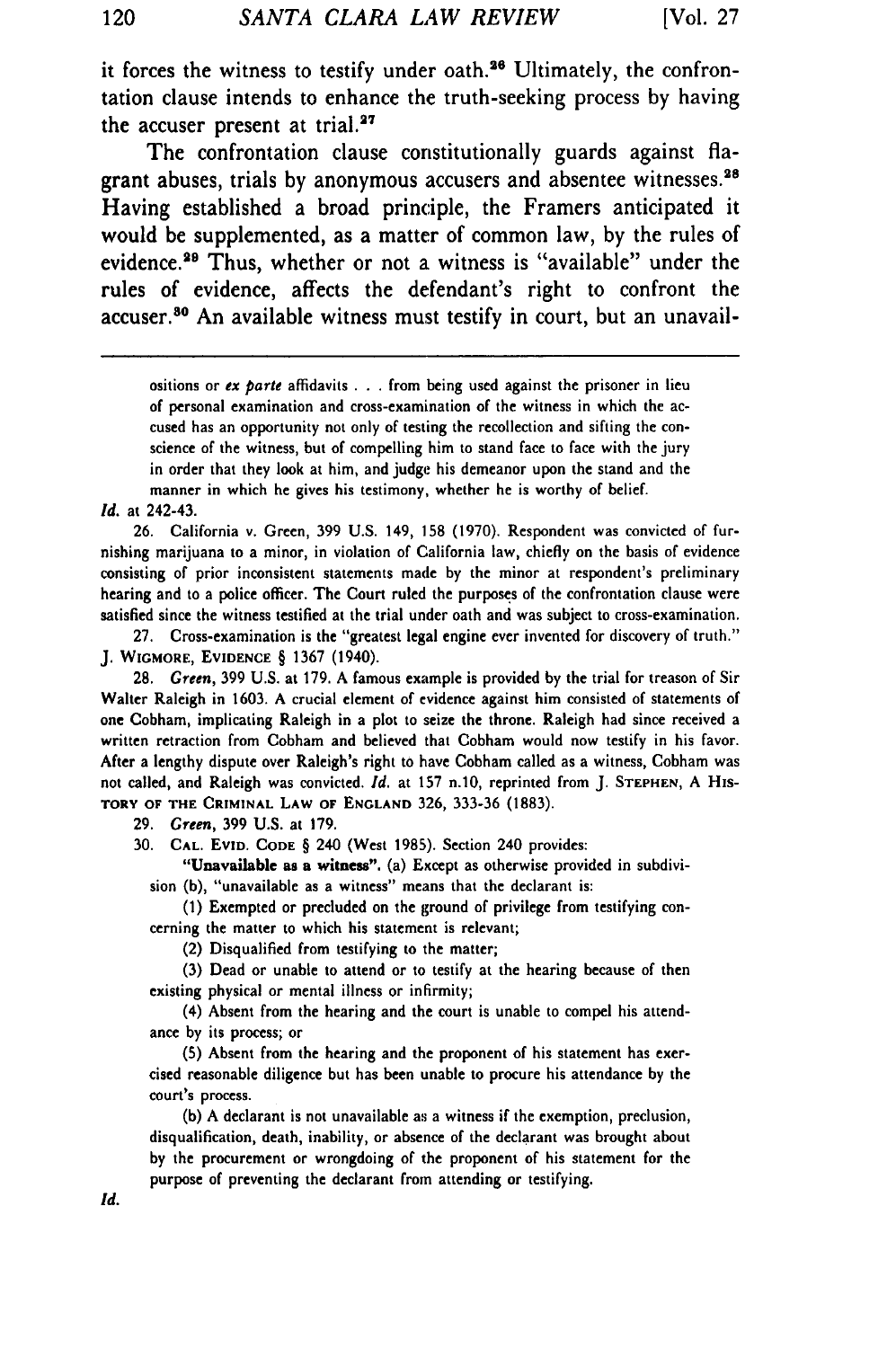able witness is excused from testifying.

This rationale is based in logic and anchored in precedent.<sup>81</sup> In *West v. Louisiana,"2* the United States Supreme Court reviewed early confrontation decisions and emphasized "availability" as the thread that tied the decisions together.<sup>33</sup> Furthermore, Justice Harlan concluded in *California v. Green*,<sup>34</sup> that in a criminal case, a state may not use hearsay<sup>35</sup> when the declarant is "available."<sup>36</sup>

Since the confrontation guarantee is limited by the availability rule, cross-examination is not mandated in every case. 87 In *Ohio v. Roberts,88* the Supreme Court stated that a literal reading of the confrontation clause would require the exclusion of any statement made by a declarant not present at trial.<sup>39</sup> But, if thus applied, the clause would abrogate virtually every hearsay exception, a result rejected as unintended and too extreme.40

Invariably, Supreme Court cases dealing with the right to confrontation involve hearsay evidence. *Roberts* establishes two requirements for admitting the out-of-court statements of a declarant who does not testify. First, the state must demonstrate that the declarant is "unavailable."<sup>41</sup> Second, the hearsay evidence must bear

34. *Id.* at **172.**

**35.** "Hearsay evidence" is evidence of a statement that was made other than **by** a witness while testifying at the hearing and that is offered to prove the truth of the matter stated. **CAL.** EvID. **CODE** § 1200 (West 1985).

**36.** *Green,* **399** U.S. at **183** (Harlan, J., concurring).

**37.** *Id.* at 182. The Supreme Court, in *Mattox,* **156** U.S. **237** (1895), recognized dying declarations and the trial testimony of a of a subsequently deceased witness as exceptions to the confrontation clause. In justifying these exceptions, the Court stated that "general rules of law **.. .** must occasionally give way to considerations of public policy and the necessities of the case." *Id.* at 243.

**38.** 448 U.S. **56** (1980). Roberts was charged with forgery of a check and with possession of stolen credit cards. Defense counsel questioned his own witness at a preliminary hearing and attempted to elicit from the witness that she gave permission to the defendant to use the check and credit cards. The witness denied this. The defendant's attorney did not ask to have the witness declared hostile and did not request permission to cross-examine her. The confrontation issue arose when the witness did not appear at trial and the witness' previous testimony was submitted into evidence.

**39.** *Id.* at **63.**

40. **Id.**

41. **Id.** at 66. The test of unavailability is whether a state is powerless to compel a witness' attendance. Mancusi v. Stubbs, 408 U.S. 204, 210 (1972) (citing Barber v. Page, 390 U.S. 719 (1968)).

<sup>31.</sup> *Green,* 399 U.S. at **183** (Harlan, J., concurring).

<sup>32. 194</sup> U.S. 258 (1904). The confrontation issue arose in this case because a district attorney read into evidence the testimony from a preliminary hearing of one Thebaud, after having proved that he was permanently absent from the state and was a non-resident thereof, and that his attendance could not be procured.

**<sup>33.</sup>** *Green,* **399** U.S. at **183** (Harlan, **J.,** concurring).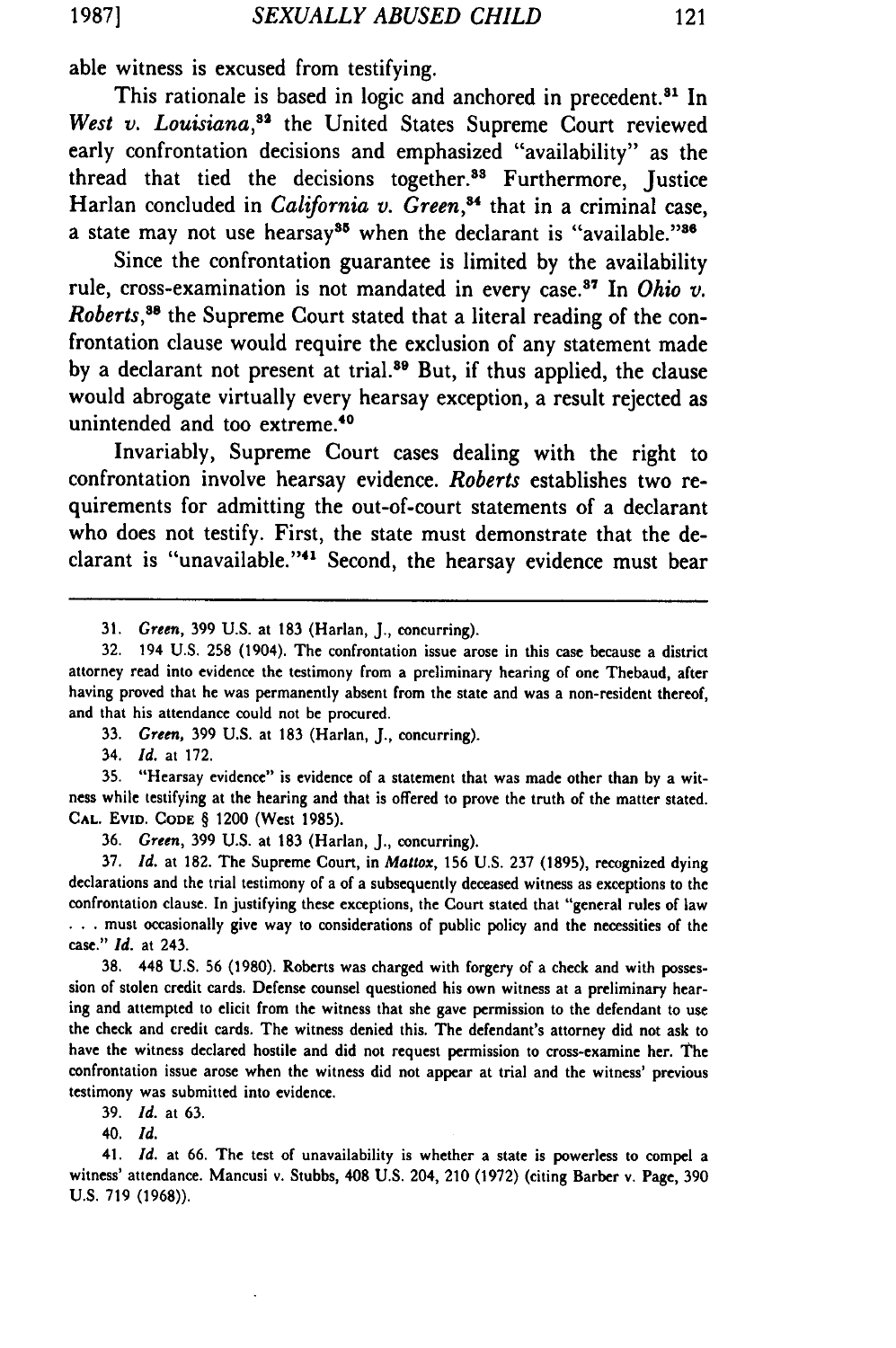adequate "indicia of reliability."<sup>42</sup>

A number of United States Supreme Court decisions illustrate when the right to cross-examine is mandatory.<sup>43</sup> In *Pointer v. Texas,"* a defendant convicted of robbery brought a sixth amendment challenge to his conviction. The trial court had permitted the prosecutor to read into evidence a transcript of the preliminary hearing, which included the victim's testimony.<sup>45</sup> The defendant was not represented by counsel at the preliminary hearing and did not crossexamine the witness. The victim left the state and was "unavailable" at the time of trial.

Based upon these facts, the Supreme Court found that the defendant had been denied the right to confrontation.<sup>46</sup> The Court also stated that the case would have been quite different if the victim's statement had been taken at a full-fledged hearing which afforded the defendant a complete and adequate opportunity to crossexamine.<sup>47</sup> Consequently, it can be implied that the right to confrontation can be satisfied with adequate cross-examination outside the courtroom prior to trial.

In *Douglas v. Alabama*,<sup>48</sup> the petitioner and an alleged accomplice were tried separately for assault with intent to murder. The accomplice was called as a state witness in the petitioner's trial, but refused to testify on grounds of self-incrimination. The prosecutor, over the petitioner's objection, read the accomplice's confession into evidence. The jury convicted the petitioner.<sup>49</sup> The Court held that the inability to cross-examine the accomplice about the confession denied the petitioner the right to cross-examination guaranteed by the confrontation clause.50

Undeniably, the right to confrontation is a fundamental and essential right. As demonstrated, however, it is not absolute, but is

- 48. **380 U.S.** 415 **(1965).**
- 49. *Id.* at 417.
- **50.** *Id.* at 419.

<sup>42. 448</sup> **U.S.** at **66. A** state can demonstrate reliability **by** showing either that the evidence falls within a firmly established hearsay exception or that it bears particularized guarantees of trustworthiness.

<sup>43.</sup> Pointer v. Texas, **380 U.S.** 400 **(1965);** Douglas v. Alabama, **380 U.S.** 415, 418-20 **(1965).** In *Douglas* the petitioner and an alleged accomplice were tried separately in Alabama state court for assault with intent to murder. The Court held that the petitioner's inability to cross-examine the alleged accomplice about the accomplice's purported confession denied the petitioner the right to confrontation.

<sup>44.</sup> **380 U.S.** 400 **(1965).**

<sup>45.</sup> *Id.* at 401-02.

<sup>46.</sup> *d.* at 406.

<sup>47.</sup> *Id.* at 407.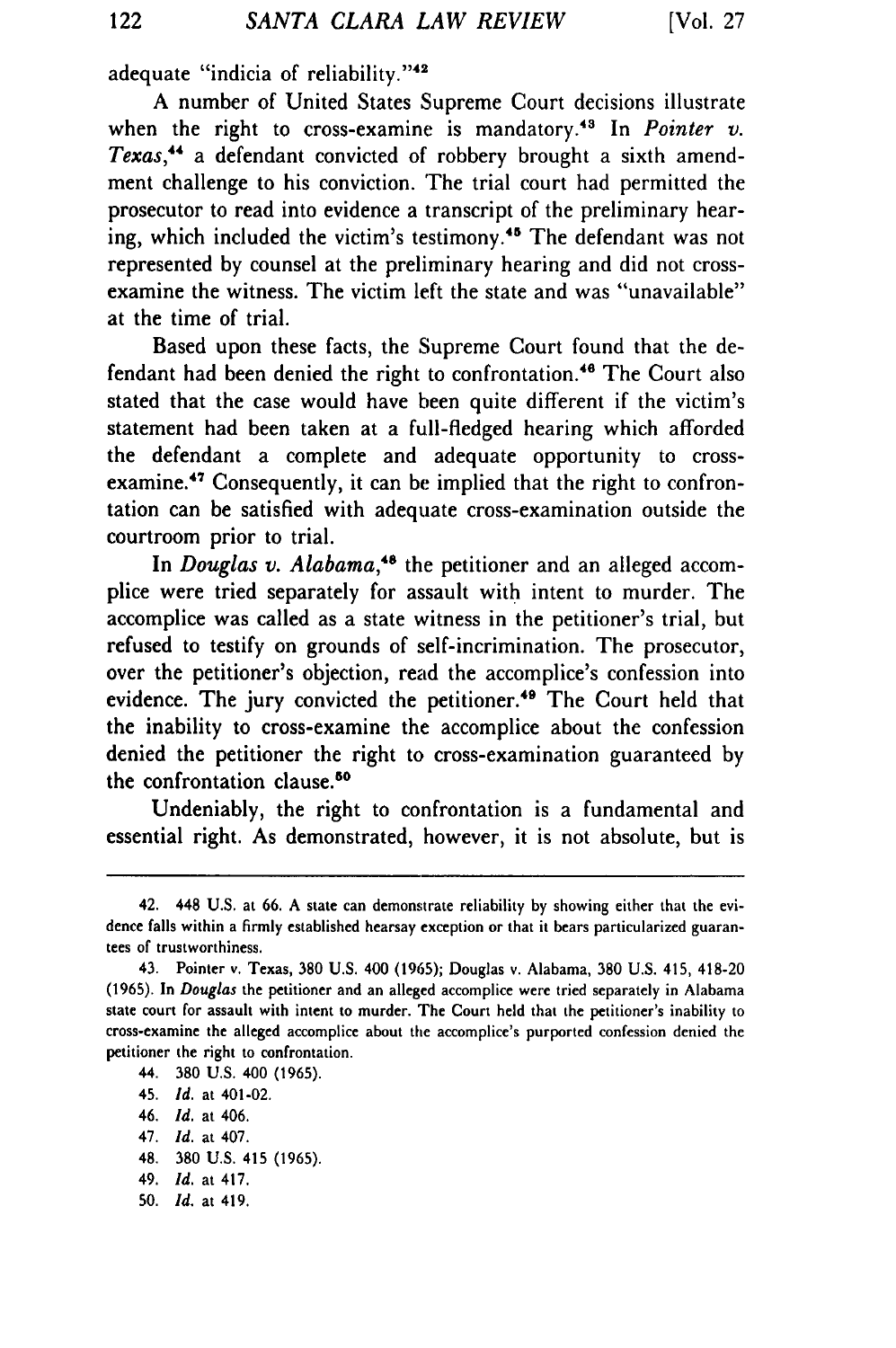limited by the availability of the accuser.<sup>51</sup> Equally undeniable is the necessity to protect sexually abused child witnesses from a potentially traumatic cross-examination. Thus, the Legislature faces the dilemma of protecting the well-being of the children while guaranteeing the defendant's right to confrontation.

# B. *California Penal Code § 1347*

Faced with the difficulties of prosecuting child sexual abuse cases, the California Legislature enacted Penal Code section 1347.<sup>5</sup> By providing judges with the discretion to employ this procedure, the Legislature expressly intended to protect the rights of a child witness, the rights of the defendant and the integrity of the judicial process.<sup>53</sup>

Section 1347 allows the court, upon motion<sup>54</sup> in any criminal proceeding involving a sexual offense,<sup>55</sup> to order the testimony of a minor who is ten years of age or younger<sup>56</sup> to be taken by contemporaneous examination and cross-examination, in another place.<sup>57</sup> Such testimony is then communicated to the courtroom by a two-way closed-circuit television.55 The statute defines the preliminary requirements needed to employ the procedure.<sup>59</sup> The minor's testimony must involve recitation of the facts of an alleged sexual abuse committed on or with the minor.<sup>60</sup> In addition, the child must be "unavailable" as a witness.<sup>61</sup> The statute enumerates criteria in which the prosecution must clearly and convincingly prove that a child is unavailable as a witness unless closed-circuit television is  $used.<sup>62</sup>$ 

- 54. *Id.* at § 1347(b).
- 55. *Id.*
- 56. *Id.*
- 57. *Id.*
- 58. *Id.*
- 59. *Id.*
- 60. *Id.* at § 1347(b)(1).
- 61. *Id.* at § 1347(b)(2).
- 62. Section 1347(b)(2) provides:

(2) The impact on the minor of one or more of the factors enumerated in subparagraphs (A) to (D), inclusive, is shown by clear and convincing evidence to be so substantial as to make the minor unavailable as a witness unless closedcircuit television is used.

(A) Threats of serious bodily injury to be inflicted on the minor or a family member, of incarceration or deportation of the minor or a family member, or of removal of the minor from the family or dissolution of the family, in order to

<sup>51.</sup> *See supra* note 41 and accompanying text.

<sup>52.</sup> **CAL. PENAL CODE** § 1347 (West 1985).

<sup>53.</sup> *Id.* at § 1347(a).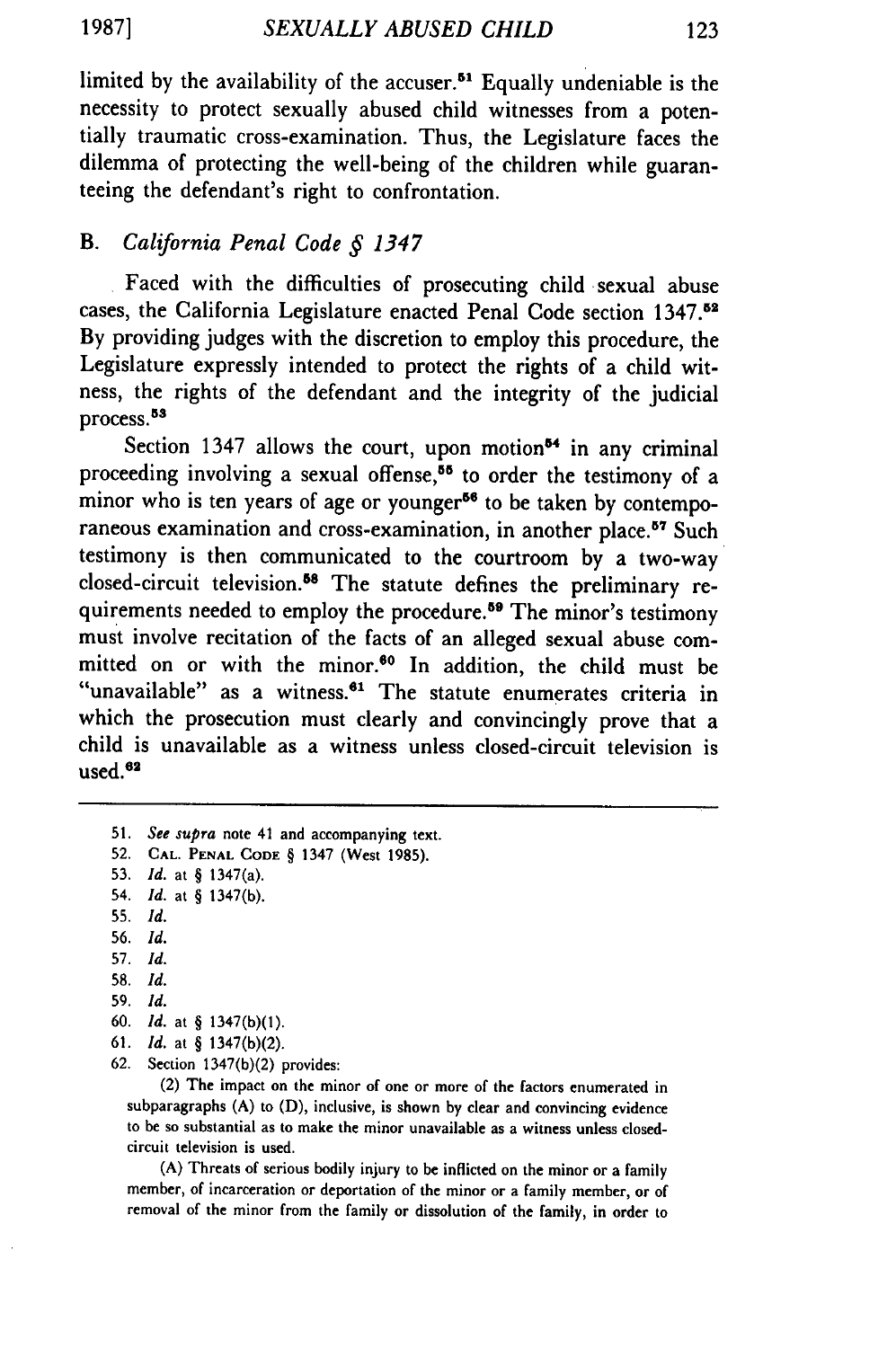Prior to enactment of section 1347, a judge in a major sexual abuse case<sup>63</sup> ruled that children could testify through closed-circuit television.<sup>64</sup> However, the judge was forced to overturn this ruling when *Hochheiser v. Superior Court<sup>65</sup>* was decided.

In *Hochheiser,* a defendant charged with engaging in lewd conduct with a minor sought a writ of prohibition.<sup>66</sup> The writ attempted to restrain the trial court from enforcing its order directing the complaining witness to testify outside the courtroom using closed-circuit television.<sup>67</sup> The court of appeal held that the trial court erred in ordering the use of closed-circuit television.<sup>68</sup> It stated that closedcircuit television is a far-reaching innovation that is more appropriately left to the Legislature for initial consideration because closedcircuit television testimony raises significant constitutional issues which potentially affect the defendant's right to confrontation.<sup>69</sup>

prevent or dissuade the minor from attending or giving testimony at any trial or court proceeding or to prevent the minor from reporting the alleged sexual offense or from assisting in criminal prosecution.

(B) Use of a firearm or any other deadly weapon during the commission of a crime.

(C) Infliction of great bodily injury upon the victim during the commission of a crime.

(D) Conduct on the part of the defendant or defense counsel during the hearing or trial which causes the minor to be unable to continue his or her testimony.

In making the determination required by this section, the court shall consider the age of the minor, the relationship between the minor and the defendant or defendants, any handicap in or disability of the minor, and the nature of the acts charged. The minor's refusal to testify shall not alone constitute sufficient evidence that the special procedure described in this section is necessary in order to obtain the minor's testimony.

**CAL. PENAL CODE** § 1347(b)(2)(A)-(D) (West 1985).

**63.** *See supra* note **8** and accompanying text.

64. L.A. Daily **J.,** Jan. 18, 1985, at 20, col. 2.

**65.** 161 Cal. App. **3d 777,** 208 Cal. Rptr. **273** (1984). The case presented an issue of first impression concerning the power of the trial court, in the absence of specific statutory enabling legislation, to promulgate radically new procedures for alleged minor victims to testify via closed-circuit television.

66. *Id.*

67. *Id.* at **780, 208** Cal. Rptr. at 274. The prosecution presented testimony **by** the vic, tim's parents in support of using closed-circuit television to prevent psychological harm. The father of ten year old T.B. testified at a preliminary hearing that his son, who was "shy about his private parts," had said he did not want to talk about the incident in front of a lot of people. The father also testified T.B. "went through several nights of nightmares and a round of bed-wetting." *Id.*

68. *Id.* at 787, **208** Cal. Rptr. at **276.**

69. *Id.* at **785-87, 208** Cal. Rptr. at 276-79. (specifically stating that the ruling does not reach constitutional issues).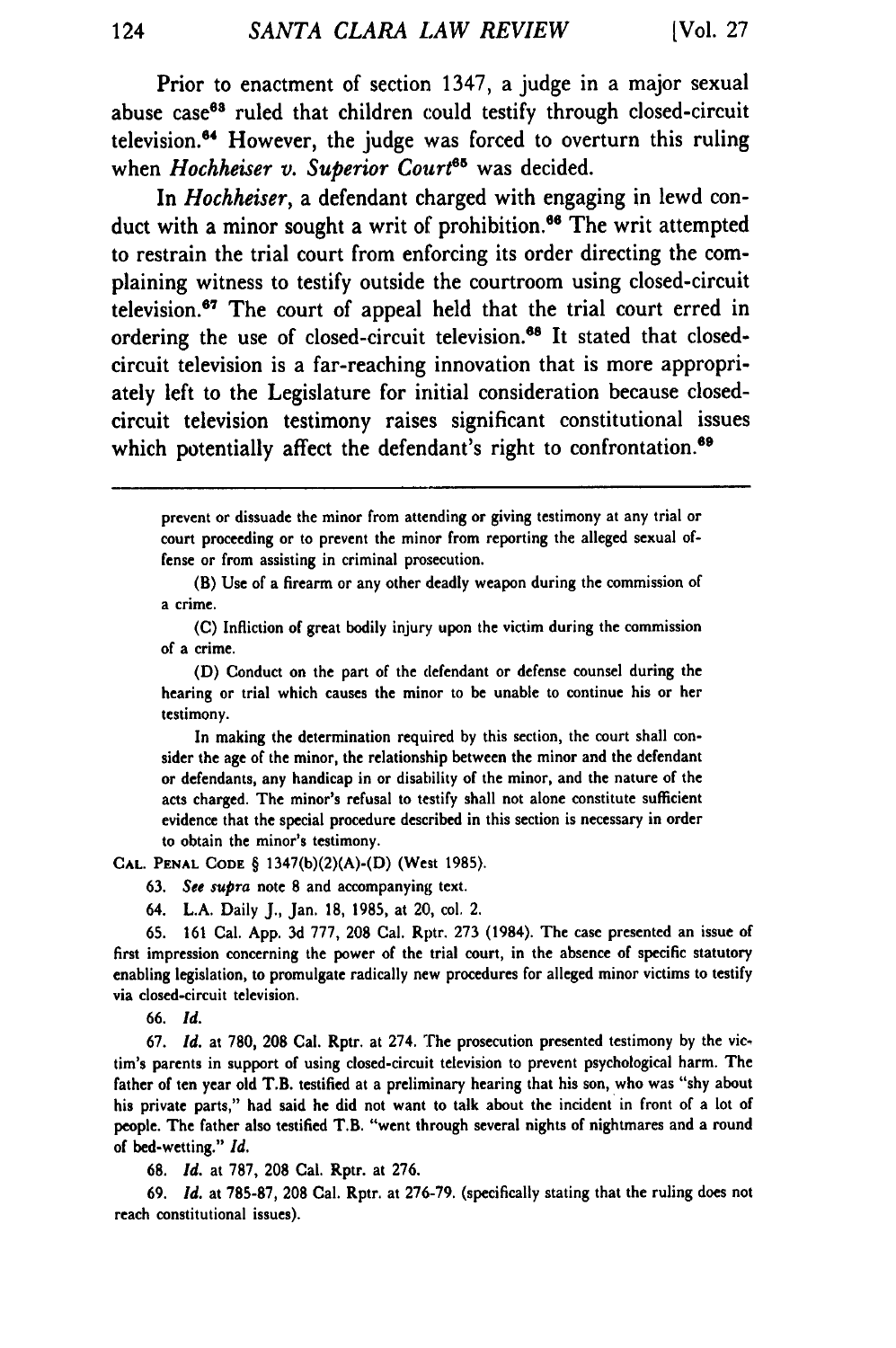As a result of the ruling in *Hochheiser*,<sup>70</sup> the therapists, prosecutors and parents involved in the major sexual abuse case, discussed *supra*, urged the Legislature to approve closed-circuit testimony.<sup>71</sup> They argued that children would sustain permanent emotional damage if forced to testify in the presence of the defendant.<sup>78</sup> The proponents of the legislation point out that most children are frightened of the defendants.<sup>73</sup> "These kids are terrified," said Kee McFarlane, a nationally prominent child therapist.<sup>74</sup> "They are absolutely terrified."'75

Opponents of section 1347 vigorously have fought for the right to have defendants present when children testify."6 They claim the law interferes with the defendant's right to confront his or her accuser. 77 The opponents claim that allowing a witness to testify from outside the courtroom gives the jury the impression that the defendant is so dangerous, the victim cannot be allowed to sit in the same room. **78**

A defense attorney in the case said that the issue is particularly acute with his client because the evidence against her is the alleged victim's identification of her assailant.<sup>79</sup> If the child only views the defendant through a television monitor, the ability of the accuser to make a credible identification will be fatally impaired.<sup>86</sup>

From the foregoing, it is apparent that California Penal Code section 1347 is a controversial procedure because it potentially denies defendants the fundamental right to confrontation. The balance of this comment considers how courts may address this issue.

**73.** *Id.*

74. *Id.* ("Kee McFarlane, **.** has been instrumental in aiding the **Los** Angeles district attorney in prosecuting the *McMartin* case. McFarlane interviewed the students from the Mc-Martin school and helped prosecutors determine whether the children had been molested." *Id.).*

**75.** *Id.*

76. *Id.*

**77.** L.A. Daily **J.,** May 18, 1985, at 2, col. **3.**

78. *Id.* ("[D]efense lawyers [also] contend that there is no scientific evidence to prove the assertion that testimony in court can cause emotional and psychological harm." *Id.).*

**79.** *Id.*

**80.** *Id.*

**<sup>70.</sup>** *Id.* at **777, 208** Cal. Rptr. at **273.**

**<sup>71.</sup> L.A.** Daily **J.,** Jan. **18, 1985,** at **1,** col. **6.**

**<sup>72.</sup>** *Id.* "Although children have testified in court in sexual molestation cases before in Los Angeles, the *McMartin* case is seen as pivotal because **it** involves a large number of young children who were allegedly frightened into years of silence and submission **by** death threats." *Id.*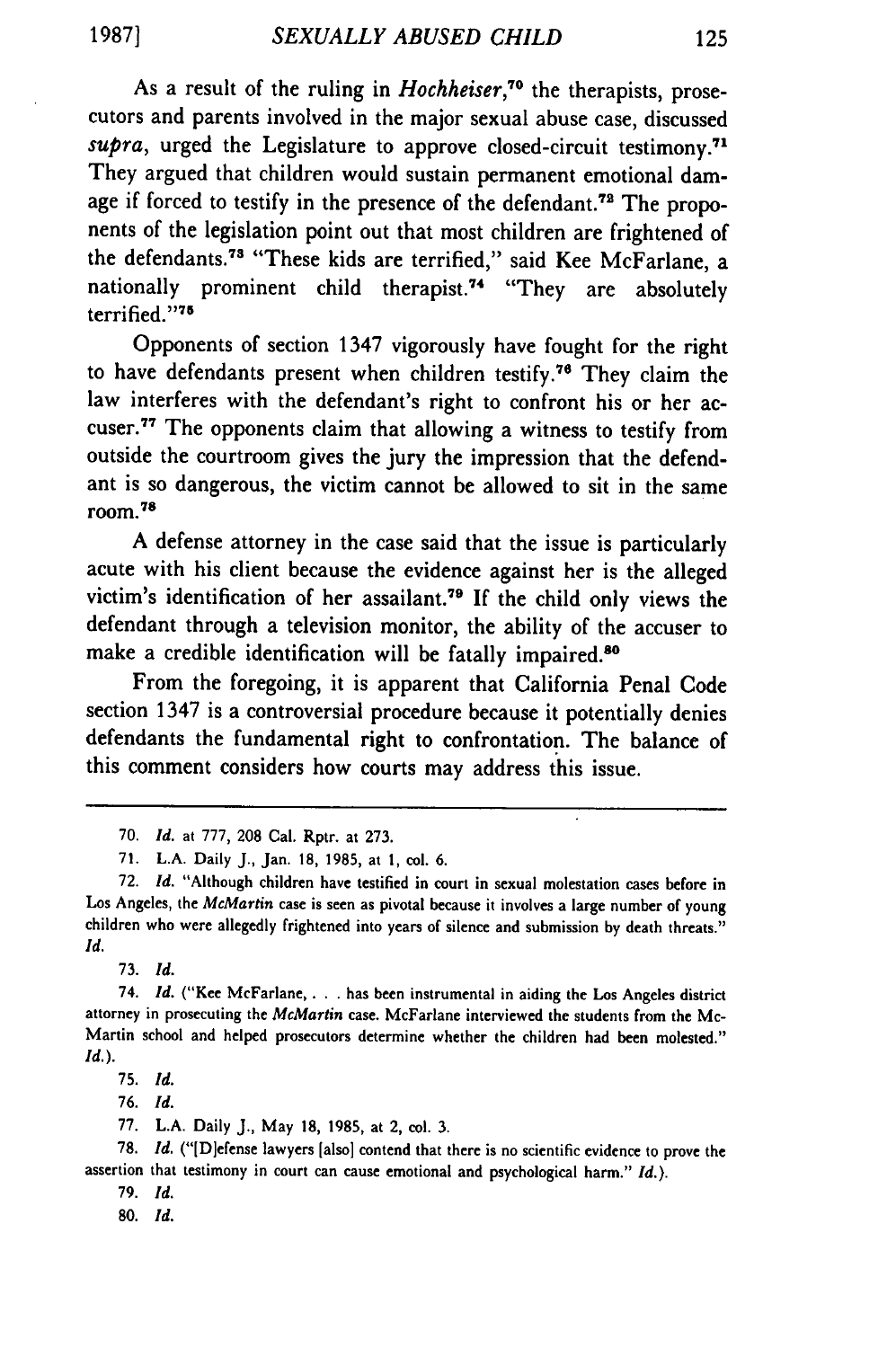#### III. **ANALYSIS**

**A** challenge claiming section 1347 violates a defendant's right to confrontation raises an issue of first impression. Therefore, the analytical structure used to resolve the challenge is undetermined. The following analysis suggests and applies three judicial options for resolving the issue: an absolute ban,<sup>81</sup> equal protection<sup>82</sup> and the direct use of strict scrutiny if the statute infringes a defendant's right to confrontation.88

At the outset of the analysis, it is important to note that any constitutional challenge must satisfy three preliminary requirements before a court can address the issue on its merits: jurisdiction, justiciability and government action.<sup>84</sup> This analysis assumes the requirements are satisfied and only considers the issue on its merits.

#### *A. Absolute Ban*

**A** ban requires a court to strike down a statute as unconstitutional if the court deems it a significant infringement of a particular right.<sup>85</sup> Thus, the crucial question in the present situation is whether

82. *See* **GUNTHER, CONSTITUTIONAL** LAW **CASES AND** MATERIALS **586-93** (10th ed. 1983) [hereinafter **GUNTHER].**

**83.** For an example of a direct use of strict scrutiny to protect a constitutional right, see Globe Newspaper Co. v. Superior Court, 457 U.S. **596** (1981): "Where **...** the state attempts to deny the right of access [of the press to criminal trials] in order to inhibit the disclosure of sensitive information, it must be shown that the denial is necessitated by a compelling governmental interest, and is narrowly tailored to serve that interest." **Id.** at 606-07. See, e.g., Brown v. Hartlage, 456 U.S. 45, **53-54** (1982); Smith v. Daily Mail Publishing Co., 443 U.S. **97, 101-03** (1979); NAACP v. Button, **371** U.S. 415, 438 (1963).

84.

Jurisdiction presents no problem in this situation because it is a criminal prosecution. Furthermore, state courts may be called upon to review the constitutionality of **. .** . state . **.** . laws in the course of deciding cases before them. **...** Decisions from state courts are reviewable by the United States Supreme Court **. . .** where a state statute is drawn in question on grounds of its being repugnant to the Constitution.

J. NOWAx, R. **ROTUNDA,** J. **ROTUNDA,** J. **YOUNG,** CONSTITUTIONAL LAW 20, **25 (1983).** In order for a claim to be justiciable, it must "present a real and substantial controversy

which unequivocally calls for adjudication of the rights claimed." Poe v. Ullman, **367** U.S. 497, **509 (1961)** (Brennan, J., concurring). The government action in the present situation is the enactment of the statute.

**<sup>81.</sup>** The absolute ban approach was applied **by** the concurrence in Regents of the Univ. of California v. Bakke, 438 **U.S. 265 (1978)** (Brennan, White, Marshall, Blackmun, **JJ.,** concurring in the judgment in part and dissenting in part), when addressing reverse racial discrimination under equal protection: "[A]ny statute must **be** stricken that stigmatizes any group or singles out those least well represented in the political process to bear the brunt of a benign program." *Id.* at **361.**

**<sup>85.</sup>** See Braunfeld v. Brown, **360 U.S.** 599, **607 (1960).**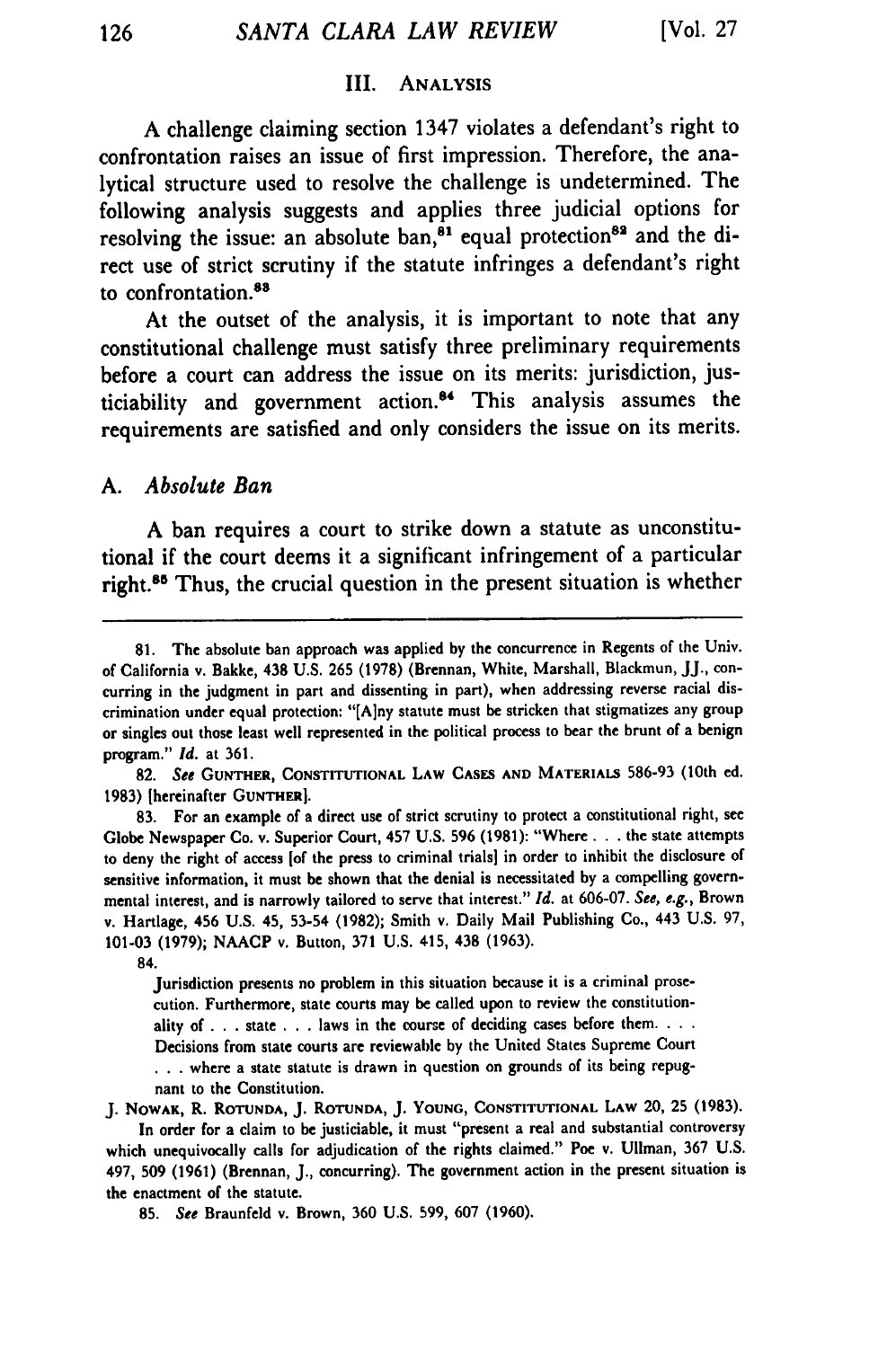section 1347 infringes a defendant's right to confrontation.

The threshold issue is what criteria are used to make this determination. Case law can provide authority to support arguments with respect to the appropriate criteria, however, as discussed,<sup>86</sup> cases where defendants claimed denial of the right to confrontation involved hearsay evidence.<sup>87</sup> The focus was on the trustworthiness of hearsay submitted into evidence without the defendant's cross-examination of the unavailable declarant. The present situation is distinguished from those cases because it involves contemporaneous examination and cross-examination. Thus, simply using the criteria employed in the hearsay cases is inappropriate for the present situation. However, advocates can look to those cases for the essential elements of the right to confrontation.

Advocates claiming significant infringement of the right to confrontation might focus on *Mattox v. United States.<sup>88</sup>* This case indicates that face to face confrontation between the accuser and the defendant, in the presence of the jury, is an essential element of the right to confrontation.<sup>89</sup>

Challengers might argue that because the statute mandates the use of television, it significantly infringes the right to confrontation in various ways. First, the procedure denies the jury a full opportunity to observe the demeanor of the witness. The jury observes only what the camera reveals. If the television projects the witness' face, the jury is unable to notice the wringing of hands or a nervously tapping foot. The statute's general requirements compound this problem by failing to specifically address crucial details regarding execution of the procedure. Excluded details include camera angles, number of cameras used, and whether broad scenes, close-ups or something in-between most accurately conveys the witness' image.<sup>90</sup>

86. *See supra* notes 41-51 and accompanying text.

88. 156 U.S. 237 (1895). *See supra* notes 23-25 and accompanying text.

90. *Hochheiser,* 161 Cal. App. 3d at 786, 208 Cal. Rptr. at 278, states:

[T]here are serious questions about the effects on the jury of using closedcircuit television to present the testimony of an absent witness since the camera becomes the juror's eyes, selecting and commenting upon what is seen. **...** [Tihere may be significant differences between testimony by closed-circuit television and testimony face to face with the jury because of distortion and exclusion of evidence.

<sup>87.</sup> *Pointer,* 380 U.S. 400 (1965); *Mattox,* 156 U.S. **237** (1895); *Green,* 399 U.S. 149 (1970); *West,* 194 U.S. **258** (1904); *Roberts,* 448 U.S. 56 (1980); *Douglas,* **380** U.S. 415 (1965).

<sup>89. 156</sup> U.S. at 244 ("The substance of the constitutional protection is preserved to the prisoner **. . .** seeing the witness face to face, and of subjecting him to the ordeal of a crossexamination." *Id.).*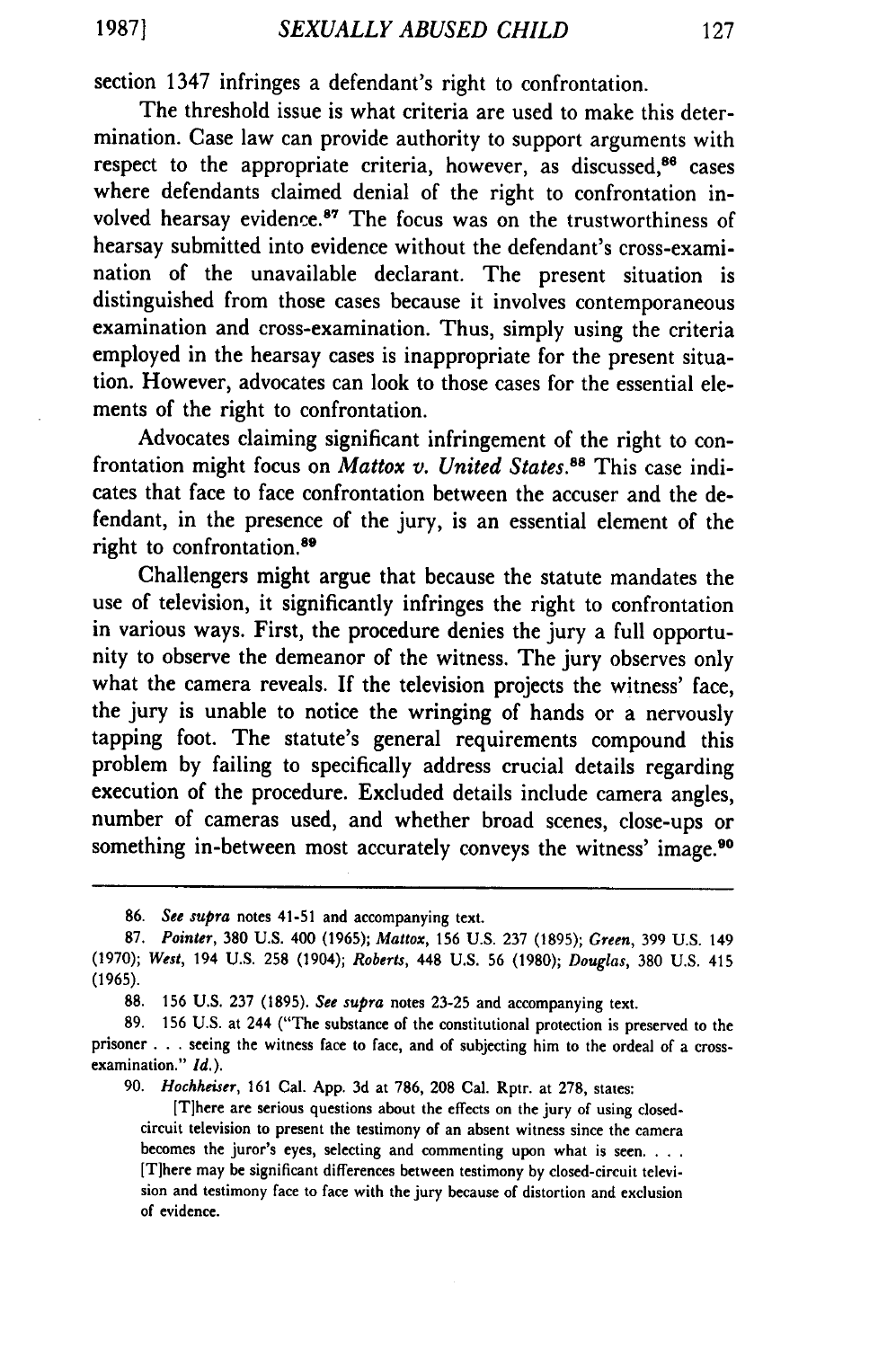Second, challengers may argue that the procedure critically handicaps the defendant's ability to cross-examine the witness. Face to face confrontation enables a defendant to pressure a witness into telling the truth. The witness might not feel this pressure from an electronic image. The witness avoids confrontation with the defendant and merely confronts a camera. The accuser never looks into the defendant's eyes, but only at a television screen.

Third, television may critically hamper a witness' ability to identify the defendant. A person appears slightly different on television. The jury can never be sure the accuser has accurately identified the defendant.

Opponents of section 1347 may thus argue that television causes fundamental changes in human perceptions, reactions and judgments. The totality of the circumstances indicates that two-way closed-circuit television does not preserve a defendant's essential right to confront his accuser. It infringes face to face confrontation, an essential element of the right, and creates a sufficient negative impact to justify an absolute ban of the statute.

On the other hand, proponents can rebut the preceding arguments by claiming *Green,91* not the dicta in *Mattox* cited by the opponents, defines the essential elements of the sixth amendment right. *Green* lists three essential criteria to protect the right. First, the witness must testify under oath,<sup>92</sup> and this is satisfied by section 1347(h). Second, the witness must submit to cross-examination.<sup>98</sup> Proponents will contend that section 1347 fulfills this requirement because its ultimate purpose is to accomodate examination and crossexamination. The last criterion states a jury must observe the witness' demeanor.<sup>94</sup> Section 1347(b)(3) satisfies this criterion by requiring that the television accurately communicate the image and demeanor of the minor to the judge, jury, defendant and attorneys. Thus, the proponents of section 1347 can maintain that, under the totality of the circumstances, the defendant is afforded the right to confrontation, and the statute is constitutional.

In the present situation, regardless of the criteria used, and until there is empirical evidence, the efficacy of the statute in affording the defendant the right to confrontation remains an unanswered question. Section 1347 has never been employed, thus there are no

*Id.*

- **92. 399 U.S.** at **158.**
- **93.** *Id.*
- 94. *Id.*

**<sup>91. 399</sup>** U.S. 149 **(1970).** *See supra* note **26** and accompanying text.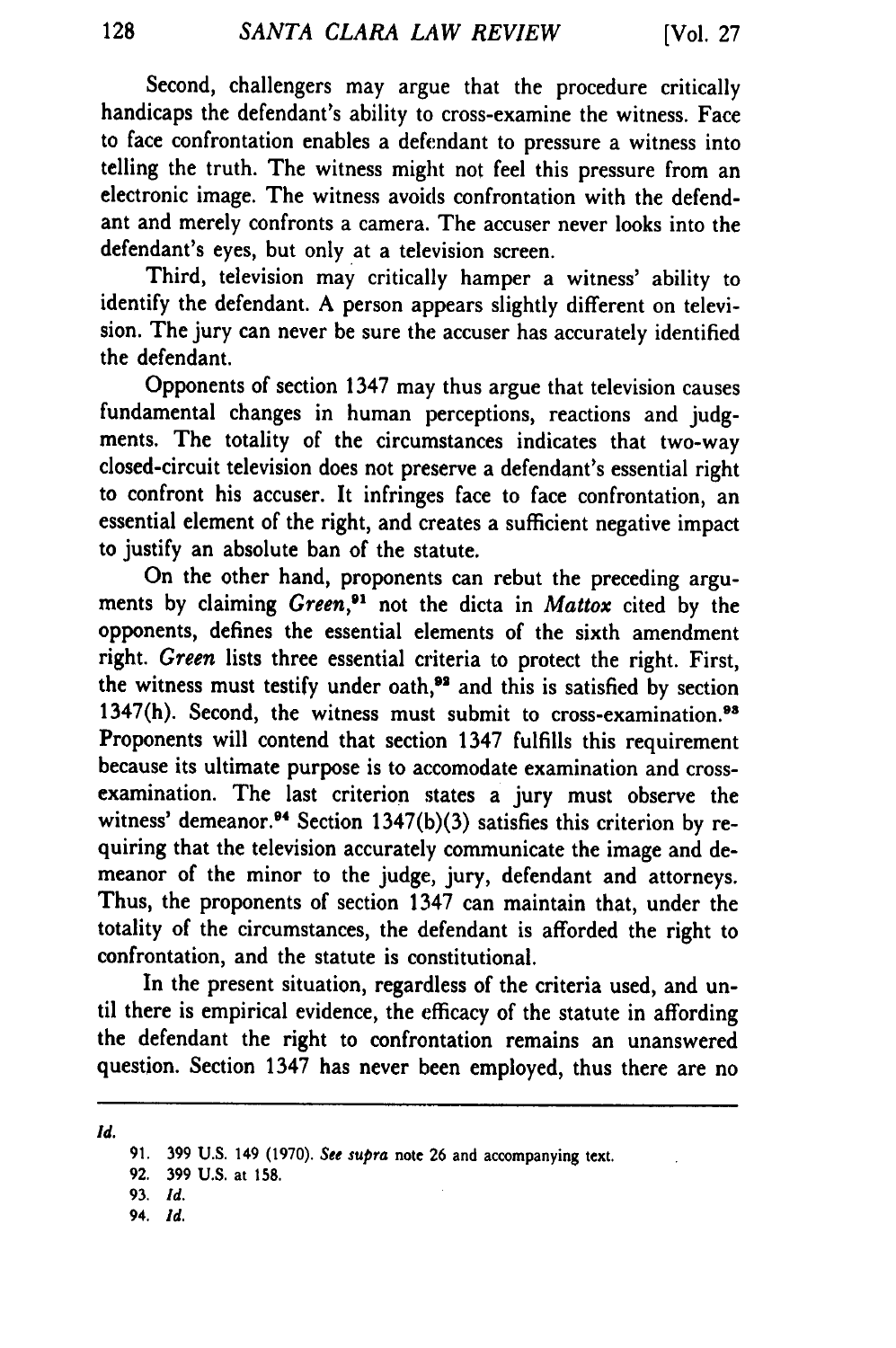**1987]**

concrete facts to consider. This analysis is not intended to exhaust definitive arguments, but rather to illustrate the framework of an absolute ban. The important aspect of the analysis is that the statute is stricken as unconstitutional if the court deems it a significant infringement of the defendant's right to confrontation.

# B. *Equal Protection*

The fundamental rights strand of equal protection<sup>95</sup> is the second judicial option considered in this analysis. The threshold issue is whether the statute classifies a certain group by treating them differently than the rest of society. If there is a classification, the analysis proceeds with an examination of the government's justification for the classification.

Section 1347 facially classifies criminal defendants accused of sexually abusing a child ten years of age or younger because it singles these people out for special treatment. The statute potentially denies these defendants the right to confront the child face to face in the presence of a jury. It subjects them to a different trial process from all criminal defendants. No other defendants face the possibility of an accusing witness testifying via closed-circuit television. Assuming that the court determines there is a classification, the analysis next proceeds with an examination of the government's justification for the classification.

Initially, this consists of two issues: whether the right involved is a fundamental right, and whether there is a significant infringement of that right. As with an absolute ban, if there is no infringement, the statute is upheld as constitutional. However, unlike an absolute ban, under equal protection, if there is a significant infringement, the statute is subject to means-ends scrutiny<sup>96</sup> instead of automatic repeal. If the right infringed is fundamental, the test is strict scrutiny. If the right is not fundamental, the test is a rational relationship.<sup>97</sup>

Under San *Antonio Independent School District v. Rodriguez,* the right to confrontation is a fundamental right because it is an explicit constitutional right.<sup>98</sup> The more difficult issue is whether

**<sup>95.</sup>** *See* **GUNTHER,** *supra* note 82, at 787-89.

<sup>96.</sup> San Antonio Indep. School Dist. v. Rodriguez, 411 U.S. 1, **16-17** (1973).

**<sup>97.</sup>** *Id.*

<sup>98.</sup> *Id.* at 33-34. In this case, the Court indicated that a fundamental right for purposes of equal protection "is a right **...** explicitly or implicitly guaranteed by the Constitution." *Id.* The right to confrontation is explicitly guaranteed in the Constitution. *See supra* note 19 and accompanying text.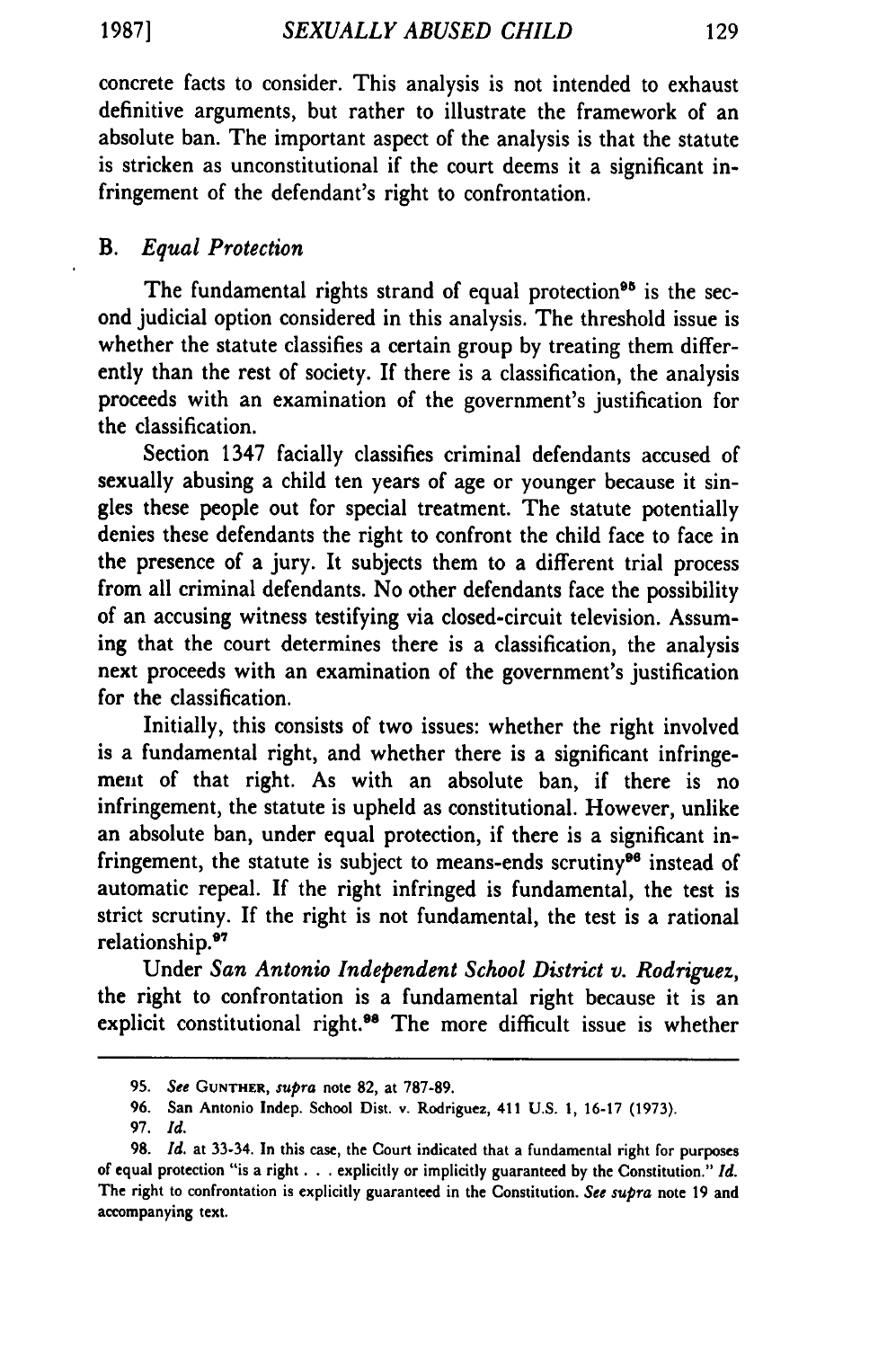there is a significant infringement of the right. As demonstrated in the absolute ban analysis, this issue cannot be resolved until the statute has been applied. However, if it is assumed section 1347 infringes a fundamental right, the government must demonstrate that the statute satisfies strict scrutiny.<sup>99</sup>

Strict scrutiny operates on the presumption that the statute is unconstitutional and thereby places the burden of proving the constitutionality of the statute on the government. It demands a compelling government interest, with means that are narrowly tailored to achieve the interest.<sup>100</sup> Furthermore, there cannot be a less onerous alternative for achieving this interest.<sup>101</sup>

Legislative history indicates that section 1347 is intended to protect the rights of child victims.<sup>102</sup> It is reasonable to presume that a court would consider this a compelling interest.<sup>103</sup> Thus, the arguments will focus on whether section 1347 is narrowly-tailored and the least onerous alternative for achieving the interest. Some examples of alternatives less onerous than closed-circuit television are allowing the defendant to leave the courtroom when the child testifies or placing the defendant outside the child's eyesight. The absence of a less onerous alternative demonstrates that the means are narrowly drawn.

As with the infringement issue, these issues cannot be resolved until the statute has been applied. The means and potential alternatives can be considered in the abstract, but ultimately a concrete determination must be based on the facts of a particular case.

# C. *Infringement-Strict Scrutiny*

The final judicial option is a two-step analysis which consists of two elements of equal protection. Under the first element, the court must consider whether the statute significantly infringes a right. If there is no infringement, the statute is upheld as constitutional. However, if there is an infringement, the second element requires the government to demonstrate that the statute satisfies strict scrutiny; otherwise the statute is struck down as unconstitutional.

The analysis does not consider any issues that are not addressed in equal protection. However, it more directly arrives at the use of

<sup>99.</sup> *See* **GUNTHER, SUPRA** note **82, at** 787-89.

<sup>100. 411</sup> U.S. **at** 16-17.

<sup>101.</sup> *Id.*

<sup>102.</sup> *See supra* note **1** and accompanying text.

<sup>103.</sup> Globe *Newspaper,* 457 U.S. at 607.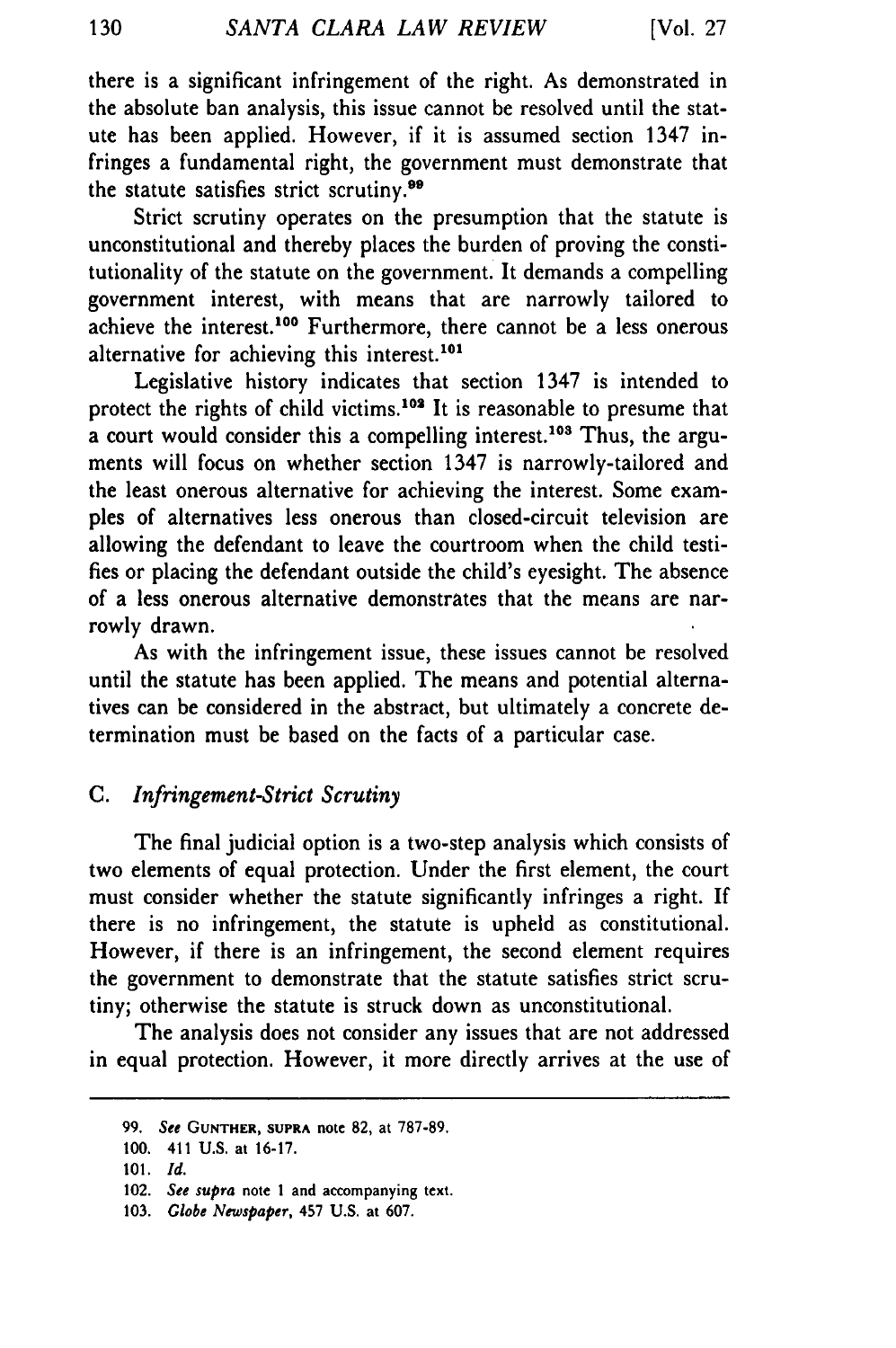strict scrutiny because there is no requirement that the statute is a classification or the right involved is fundamental. Thus, a challenger of section 1347 need only demonstrate a significant infringement of the right to confrontation to compel strict scrutiny. As with equal protection, the questions of whether there is an infringement and whether the statute satisfies strict scrutiny, remain unanswered. Resolution depends on application of the procedure, a conviction, and a challenge that the procedure unconstitutionally infringes the right to confrontation.

### IV. PROPOSALS

Penal Code section 1347 must require a stricter standard of proof regarding the child's unavailability as a witness in order to withstand a constitutional challenge. Furthermore, it must include a provision regarding the specific execution of the procedure and address the situation which arises when the defendant opts for self-representation. Finally, the appropriate standard of review with respect to the right to confrontation is an absolute ban.

# *A. Increase Proof Requirement*

Section 1347 requires clear and convincing evidence that the child is unavailable as a witness to permit the use of closed-circuit television.<sup>104</sup> The proof requirement must be heightened to the beyond a reasonable doubt standard because this statute impairs a fundamental right and must require the strictest standard of proof to justify its application. Finally, the beyond a reasonable doubt standard strengthens the statute's ability to withstand a constitutional challenge because it minimizes doubt as to whether the use of closedcircuit television is warranted.

# *B. Specific Method of Execution*

A second proposal is an amendment to the statute which delineates a specific method of execution. The amendment must include specific language concerning camera angles, number of cameras used, scope of the image projected and similar items. This necessitates consultation with television experts. The California Legislature should tap the expertise of the television industry and solicit information prescribing the most efficient method to execute the procedure. It is quite likely that experts can define a formula which virtually guar-

<sup>104.</sup> **CAL. PENAL CODE** § 1347 (West 1985).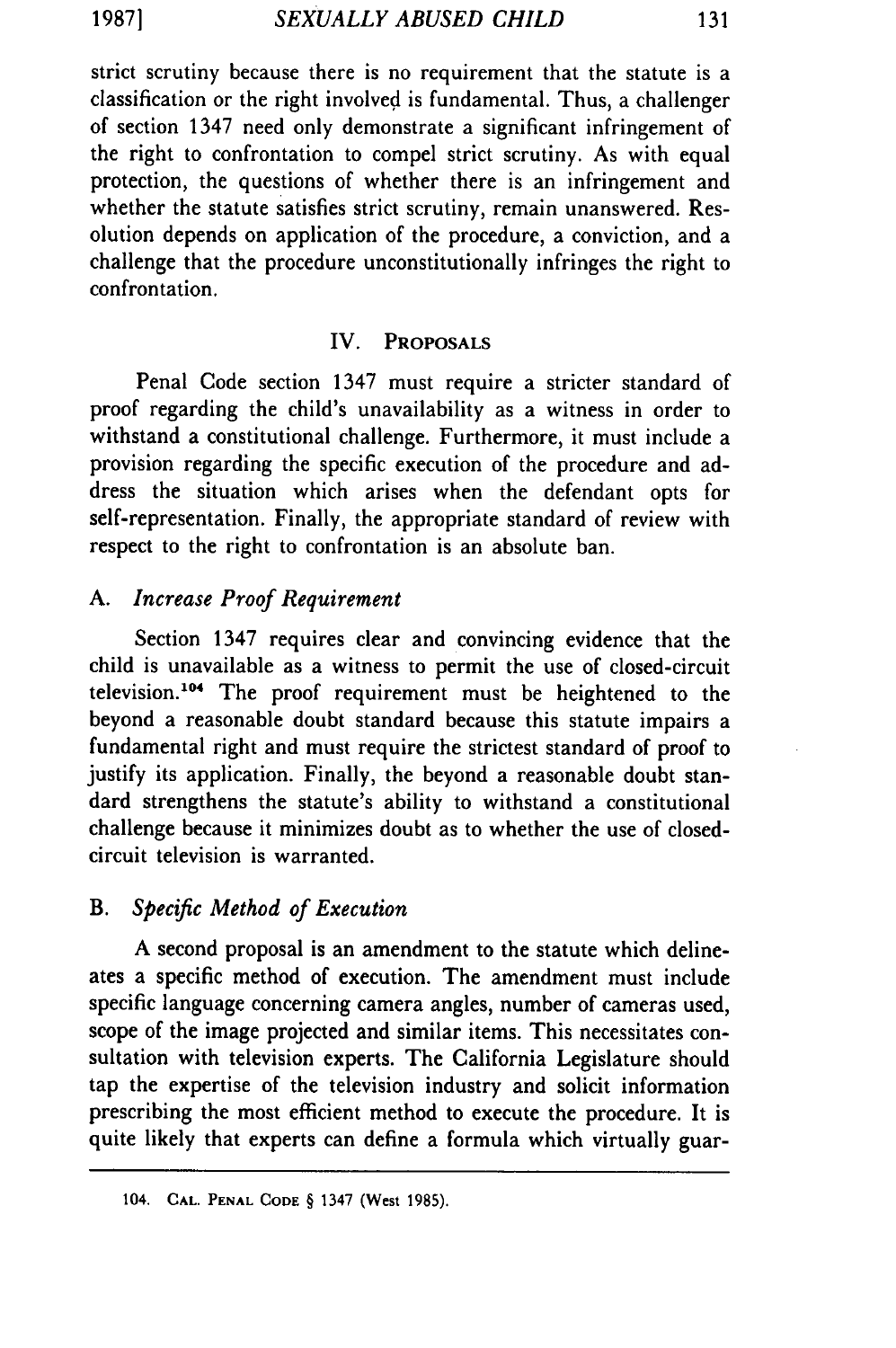antees the accurate transmission of the witness' image and demeanor to the courtroom. A uniform method with specific requirements creates less chance for error in the application of the procedure. Ultimately, it helps ensure the defendant's right to confrontation by guaranteeing effective communication during cross-examination.

# C. *Appoint Counsel*

The next recommendation addresses the situation which arises when the defendant opts for self-representation. Section 1347 permits the judge to question the child in chambers to aid in his determination of whether the use of closed-circuit television is warranted.<sup>105</sup> The prosecutor and defense counsel may submit questions for the child and attend the session, but the defendant is excluded from the process. Thus, when the defendant opts for self-representation, he is excluded from any *in* camera questioning of his accuser. The California Legislature should simply add a provision to section 1347(f) which directs the court to appoint counsel for the limited role of attending this meeting. This does not infringe on the defendant's right to self-representation and ensures the presence of defense counsel at the session.

# D. *An Absolute Ban as the Standard of Review*

The final proposal recommends an absolute ban as the standard of review in cases involving the right to confrontation and section 1347. Thus, if a court determines section 1347 significantly infringes a defendant's right to confrontation, the statute is struck down as unconstitutional. This is an appropriate response because the right to confrontation is guaranteed by the Bill of Rights.<sup>106</sup> The Framers of the Constitution balanced the social cost of the right of confrontation against the benefits to society and determined the right to confrontation is a fundamental right. An absolute ban as the standard of review insures a defendant this fundamental right and thus preserves the integrity of the judicial criminal system.

While protecting the rights of sexually abused children is essential, this goal should not be accomplished at the expense of a fundamental right or the integrity of the judicial system. Furthermore, if the statute is deemed unconstitutional, the onus would be placed on the Legislature to enact laws which both protect the rights

<sup>105.</sup> **1d.** at § 1347(c)(3).

<sup>106.</sup> See supra notes 20-21 and accompanying text.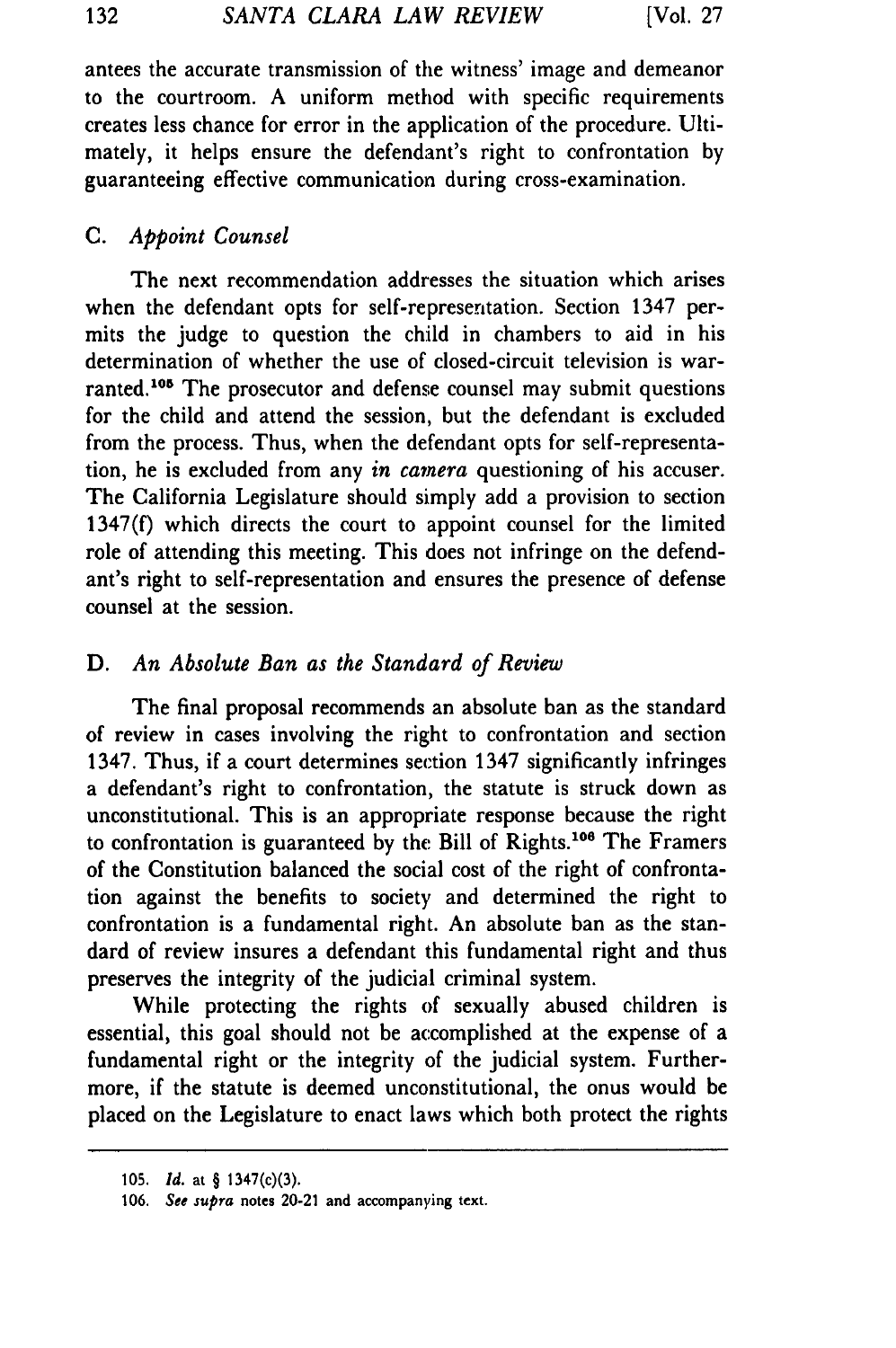of child victims and insure fundamental rights.

# V. **CONCLUSION**

California Penal Code section 1347 attempts to protect child victims of sexual abuse from traumatic cross-examination by allowing contemporaneous testimony via two-way closed-circuit television. However, the statute may infringe a defendant's constitutional right to confrontation. The confrontation issue may arise when the procedure is employed and the criminal defendant is convicted.

This comment proposes amendments and a stricter burden of proof to strengthen the statute with respect to a confrontation challenge. It addresses both the importance of protecting child victims and the necessity to preserve the integrity of the judicial system by ensuring a defendant the right to confrontation. Finally, this comment recommends an absolute ban as the standard for reviewing the confrontation issue because it advances both these goals. A ban upholds the statute if there is no infringement of the right to confrontation. **If** there is an infringement, the statute is struck down as unconstitutional, preserving a defendant's constitutional right and judicial integrity while placing the onus on the Legislature to address the needs of child victims with effective laws.

Child victims of sexual abuse must have protection. It is the responsibility of the Legislature and the judiciary to provide this protection while preserving the fundamental rights of defendants and the judicial integrity of the criminal justice system.

*James A. Napoli*